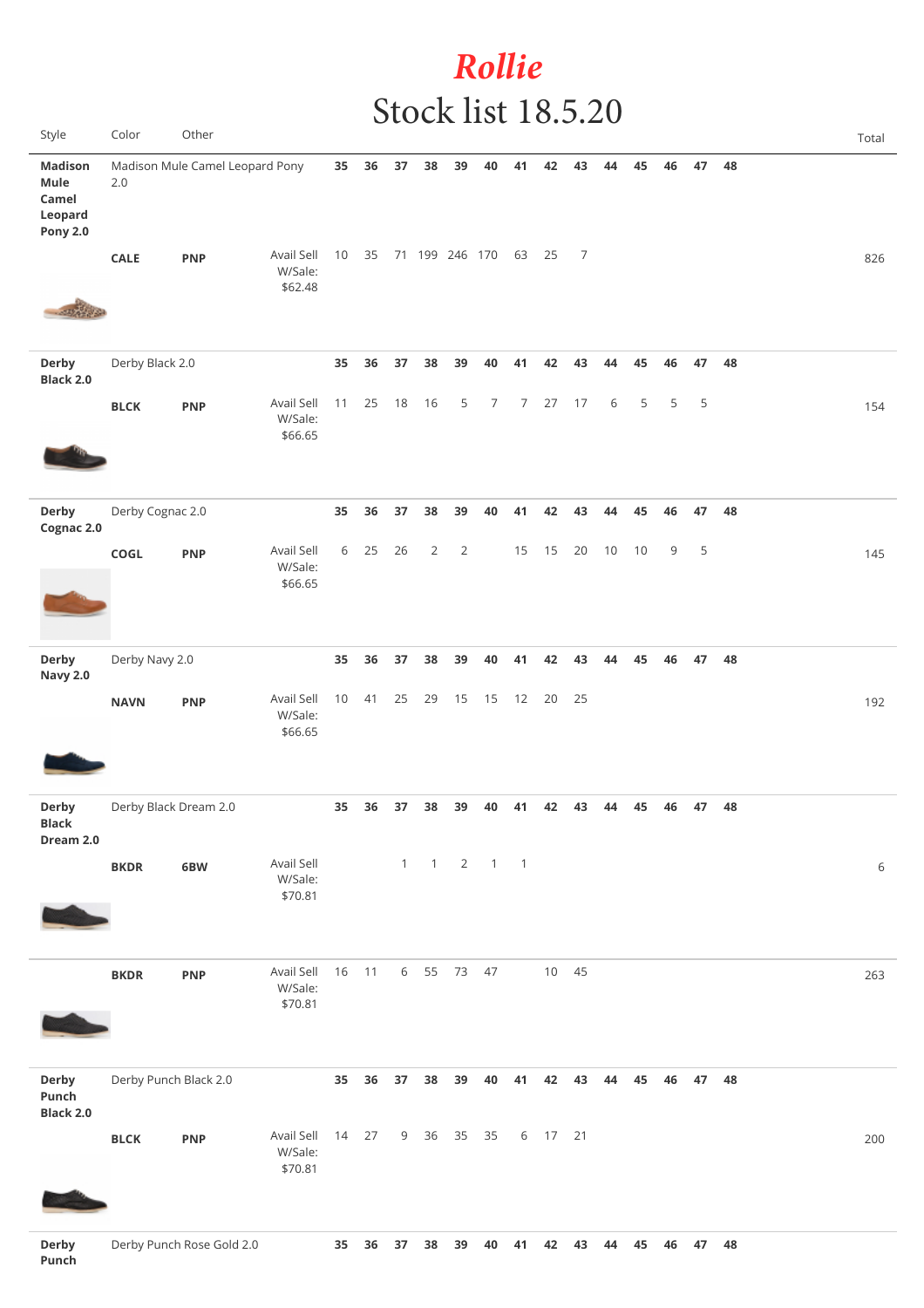**Rose Gold 2.0**

|                                            | RGGL                            | <b>PNP</b>                             | Avail Sell<br>W/Sale:<br>\$74.98 | 13 | 29             | 44             | 77 91                                   |                | 85             | 35                       | 24                       | 17 |    |    |    |    |    | 415         |
|--------------------------------------------|---------------------------------|----------------------------------------|----------------------------------|----|----------------|----------------|-----------------------------------------|----------------|----------------|--------------------------|--------------------------|----|----|----|----|----|----|-------------|
|                                            |                                 |                                        |                                  |    |                |                |                                         |                |                |                          |                          |    |    |    |    |    |    |             |
| Chelsea<br><b>Black Pony</b>               | Chelsea Black Pony              |                                        |                                  | 35 | 36             | 37             | 38                                      | 39             | 40             | 41                       | 42                       | 43 | 44 | 45 | 46 | 47 | 48 |             |
|                                            | <b>BLAP</b>                     | 6BW                                    | Avail Sell<br>W/Sale:<br>\$87.48 |    |                | $\mathbf{1}$   | $\mathbf{1}$                            | $\overline{2}$ | $\overline{1}$ | $\overline{\phantom{0}}$ |                          |    |    |    |    |    |    | $\,$ 6 $\,$ |
|                                            | <b>BLAP</b>                     | 9CW                                    | Avail Sell<br>W/Sale:<br>\$87.48 |    |                | $\mathbf{1}$   | $\overline{2}$                          | $\overline{2}$ | $\overline{2}$ | $\mathbf{1}$             | $\overline{\phantom{0}}$ |    |    |    |    |    |    | 9           |
| Chukka<br><b>Black</b><br><b>Dream</b>     | Chukka Black Dream              |                                        |                                  | 35 | 36             | 37             | 38                                      | 39             | 40             | 41                       | 42                       | 43 | 44 | 45 | 46 | 47 | 48 |             |
|                                            | <b>BKDR</b>                     | 6BW                                    | Avail Sell<br>W/Sale:<br>\$74.98 |    |                | $\overline{4}$ | $\overline{4}$                          | 8              | $\overline{4}$ | $\overline{4}$           |                          |    |    |    |    |    |    | 24          |
|                                            | Derby City Derby City Black 2.0 |                                        |                                  | 35 | 36             | 37             | 38                                      | 39             | 40             | 41                       | 42                       | 43 | 44 | 45 | 46 | 47 | 48 |             |
| Black 2.0                                  | <b>BLCK</b>                     | LP                                     | Avail Sell<br>W/Sale:<br>\$74.98 |    | $\overline{2}$ | $\overline{4}$ |                                         |                |                | $\overline{4}$           |                          |    |    |    |    |    |    | $10$        |
| Snow<br>Leopard<br>$2.0\,$                 |                                 | Derby City Derby City Snow Leopard 2.0 |                                  | 35 | 36             | 37             | 38                                      | 39             | 40             |                          | 41                       | 42 | 43 | 44 | 45 | 46 | 47 |             |
|                                            | SNLE                            | 6BW                                    | Avail Sell<br>W/Sale:<br>\$79.15 |    |                |                | $1 \qquad 1 \qquad 2 \qquad 1 \qquad 1$ |                |                |                          |                          |    |    |    |    |    |    | 6           |
| <b>Black 2.0</b>                           | Derby Geo Derby Geo Black 2.0   |                                        |                                  | 35 | 36             | $37\,$         | 38                                      | 39             | 40             |                          | 41                       | 42 | 43 | 44 | 45 | 46 | 47 |             |
|                                            | <b>BLCK</b>                     | 6BW                                    | Avail Sell<br>W/Sale:<br>\$70.81 |    |                | $\mathbf{1}$   | $\overline{1}$                          | $\overline{2}$ | $\overline{1}$ |                          | $\overline{1}$           |    |    |    |    |    |    | 6           |
| <b>Derby</b><br>Punch<br><b>Chalk Pink</b> |                                 | Derby Punch Chalk Pink 2.0             |                                  | 35 | 36             | 37             | 38                                      | 39             | 40             | 41                       | 42                       | 43 | 44 | 45 | 46 | 47 | 48 |             |

**2.0**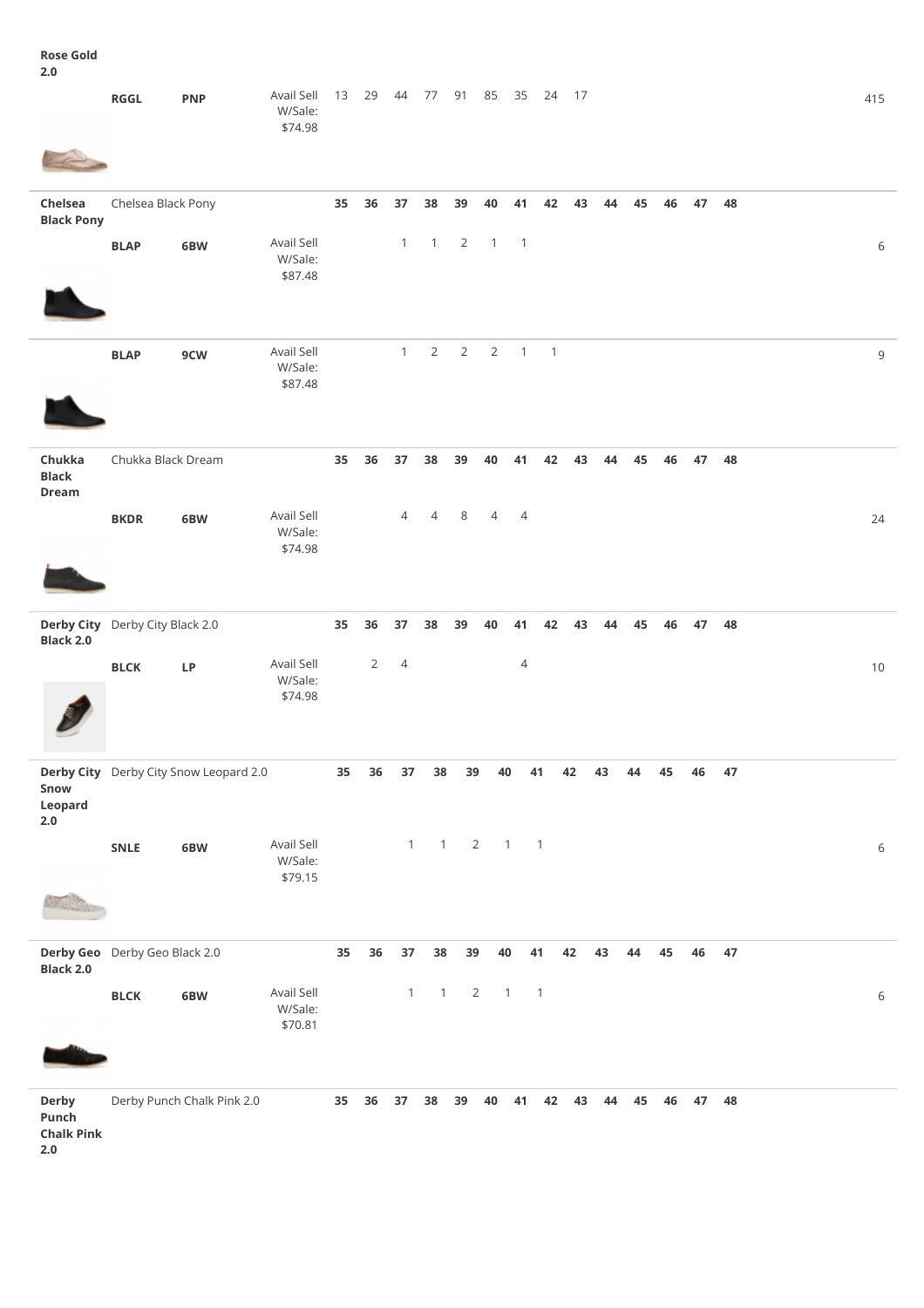|                                                     | <b>CHPL</b>        | 9CW                         | Avail Sell<br>W/Sale:<br>\$70.81 |                 |              |                 | 5 10           | 10                    | 10             | 5                        | 5              |    |    |    |    |       |    |  | 45          |
|-----------------------------------------------------|--------------------|-----------------------------|----------------------------------|-----------------|--------------|-----------------|----------------|-----------------------|----------------|--------------------------|----------------|----|----|----|----|-------|----|--|-------------|
| Side Zip<br><b>Boot</b><br><b>Black/Che</b><br>etah |                    | Side Zip Boot Black/Cheetah |                                  | 35              | 36           | 37              | 38             | 39                    | 40             | 41                       | 42             | 43 | 44 | 45 | 46 | 47    | 48 |  |             |
|                                                     | <b>BKCH</b>        | <b>12AW</b>                 | Avail Sell<br>W/Sale:<br>\$87.48 |                 | $\mathbf{1}$ | $2\overline{ }$ | 3 <sup>7</sup> |                       | 3 <sub>2</sub> | $\overline{1}$           |                |    |    |    |    |       |    |  | 12          |
|                                                     | <b>BKCH</b>        | 6BW                         | Avail Sell<br>W/Sale:<br>\$87.48 |                 |              | $\overline{4}$  | $\overline{4}$ | 8                     | $\overline{4}$ | $\overline{4}$           |                |    |    |    |    |       |    |  | 24          |
|                                                     | <b>BKCH</b>        | 9AW                         | Avail Sell<br>W/Sale:<br>\$87.48 |                 | $\mathbf{1}$ | $\mathbf{1}$    | $\overline{2}$ | $\overline{2}$        | $\overline{2}$ | $\overline{\phantom{0}}$ |                |    |    |    |    |       |    |  | $\mathsf 9$ |
| Chelsea<br><b>City Camel</b><br>Leopard             |                    | Chelsea City Camel Leopard  |                                  | 35 <sub>5</sub> | 36           | 37              | 38             | 39                    | 40             | 41                       | 42             | 43 | 44 | 45 | 46 | 47    | 48 |  |             |
|                                                     | CALE               | <b>12AW</b>                 | Avail Sell<br>W/Sale:<br>\$91.65 |                 | $\mathbf{1}$ | $2^{\circ}$     | $\mathbf{3}$   | $\mathbf{3}$          | $\overline{2}$ | $\overline{1}$           |                |    |    |    |    |       |    |  | 12          |
|                                                     | CALE               | 6BW                         | Avail Sell<br>W/Sale:<br>\$91.65 |                 |              | $\mathsf{3}$    | $\mathsf{3}$   | 6                     | 3              | $\mathsf 3$              |                |    |    |    |    |       |    |  | 18          |
|                                                     | CALE               | 9CW                         | Avail Sell<br>W/Sale:<br>\$91.65 |                 |              | $\overline{2}$  | $\overline{4}$ | $\overline{4}$        | $\overline{4}$ | $\overline{2}$           | $\overline{2}$ |    |    |    |    |       |    |  | 18          |
| Chelsea<br><b>City Black</b>                        | Chelsea City Black |                             |                                  | 35              | 36           | 37              | 38             | 39                    | 40             | 41                       | 42             | 43 | 44 | 45 | 46 | 47 48 |    |  |             |
|                                                     | <b>BLCK</b>        | 6BW                         | Avail Sell<br>W/Sale:<br>\$87.48 |                 |              | $\mathbf{3}$    | $\mathsf{3}$   | 6                     | 3              | $\mathsf 3$              |                |    |    |    |    |       |    |  | 18          |
| Chelsea<br>City<br>Vintage<br>Tan                   |                    | Chelsea City Vintage Tan    |                                  | 35              | 36           | 37              | 38             | 39                    | 40             | 41                       | 42             | 43 | 44 | 45 | 46 | 47 48 |    |  |             |
|                                                     | <b>TANL</b>        | 9AW                         | Avail Sell<br>W/Sale:<br>\$87.48 |                 | $\mathbf{1}$ | $\mathbf{1}$    |                | $2 \qquad 2 \qquad 2$ |                | $\overline{\phantom{0}}$ |                |    |    |    |    |       |    |  | $\mathsf 9$ |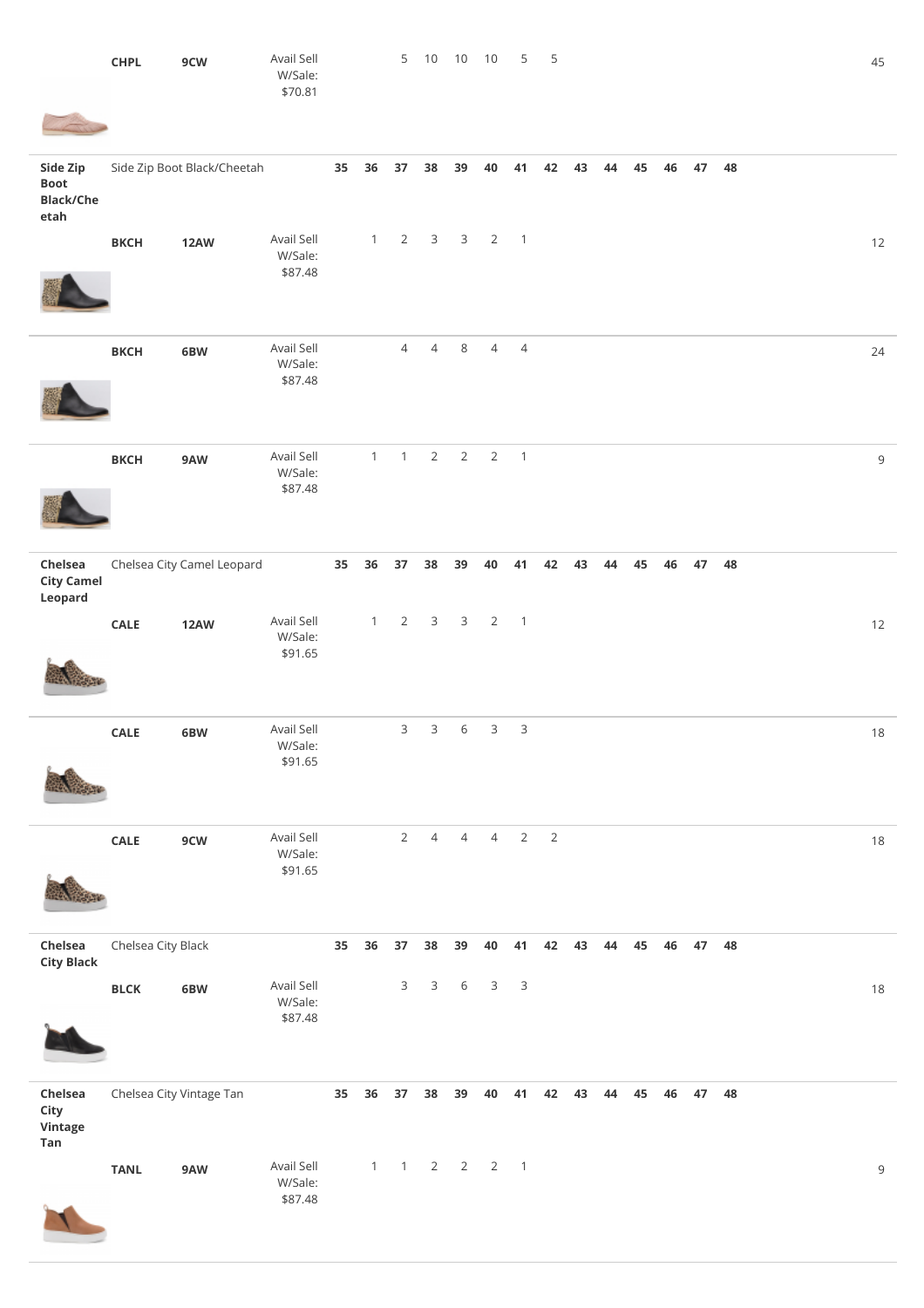|                                                          | <b>TANL</b>              | 9CW                                  | Avail Sell<br>W/Sale:<br>\$87.48 |       |                     | 1                    | $\overline{2}$       | $\overline{2}$       | $\overline{2}$        | $\overline{1}$       | $\overline{1}$             |    |    |       |    |       |    |  | $\mathsf 9$ |
|----------------------------------------------------------|--------------------------|--------------------------------------|----------------------------------|-------|---------------------|----------------------|----------------------|----------------------|-----------------------|----------------------|----------------------------|----|----|-------|----|-------|----|--|-------------|
| City<br><b>Sneaker</b><br>Camel<br>Leopard/Bl<br>ack 2.0 |                          | City Sneaker Camel Leopard/Black 2.0 |                                  | 35 36 |                     | 37                   | 38                   | 39                   | 40                    | 41                   | 42                         | 43 | 44 | 45    | 46 | 47    | 48 |  |             |
|                                                          | <b>CALE</b>              | 9CW                                  | Avail Sell<br>W/Sale:<br>\$83.31 |       |                     | 1                    | $\overline{2}$       | $\overline{2}$       | $\overline{2}$        | $\overline{1}$       | $\overline{\phantom{0}}$   |    |    |       |    |       |    |  | $\,9$       |
| Red                                                      | Aura Boot Aura Boot Red  |                                      |                                  | 35    | 36                  | 37                   | 38                   | 39                   | 40                    | 41                   | 42                         | 43 | 44 | 45    | 46 | 47    | 48 |  |             |
|                                                          | RED                      | 6BW                                  | Avail Sell<br>W/Sale:<br>\$87.48 |       |                     | $\overline{2}$       | $\overline{2}$       | $\overline{4}$       | $\overline{2}$        | $\overline{2}$       |                            |    |    |       |    |       |    |  | 12          |
|                                                          |                          |                                      |                                  |       |                     |                      |                      |                      |                       |                      |                            |    |    |       |    |       |    |  |             |
| Navy                                                     | Aura Boot Aura Boot Navy |                                      | Avail Sell                       | 35    | 36<br>$\mathbbm{1}$ | 37<br>$\overline{1}$ | 38<br>$\overline{2}$ | 39<br>$\overline{2}$ | 40<br>$\overline{1}$  | 41<br>$\overline{1}$ | 42<br>$\overline{1}$       | 43 | 44 | 45    | 46 | 47    | 48 |  |             |
|                                                          | <b>NVYL</b>              | 9EW                                  | W/Sale:<br>\$87.48               |       |                     |                      |                      |                      |                       |                      |                            |    |    |       |    |       |    |  | $\,9$       |
| Chelsea<br><b>Taupe</b><br>Suede                         | Chelsea Taupe Suede      |                                      |                                  | 35    | 36                  | 37                   | 38                   | 39                   | 40                    | 41                   | 42                         | 43 | 44 | 45    | 46 | 47    | 48 |  |             |
|                                                          | <b>TAUPS</b>             | 9AW                                  | Avail Sell<br>W/Sale:<br>\$79.15 |       | $\mathbf{1}$        | $\mathbf{1}$         | $\overline{2}$       | $\overline{2}$       | $\overline{2}$        | $\mathbf{1}$         |                            |    |    |       |    |       |    |  | $\,9$       |
|                                                          | <b>TAUPS</b>             | 9CW                                  | Avail Sell<br>W/Sale:<br>\$79.15 |       |                     | 1                    | $\overline{2}$       | $\overline{2}$       | $\overline{2}$        |                      | $1 \quad 1$                |    |    |       |    |       |    |  | $\mathsf 9$ |
| Chelsea<br>Medium<br>Snow<br>Leopard                     |                          | Chelsea Medium Snow Leopard          |                                  |       | 35 36               | 37 <sub>2</sub>      |                      | 38 39                |                       | 40 41                | 42                         | 43 | 44 | 45 46 |    | 47 48 |    |  |             |
|                                                          | medsnowl 6BW<br>eopard   |                                      | Avail Sell<br>W/Sale:<br>\$87.48 |       |                     | $\mathbf{1}$         | $\overline{1}$       |                      | $2 \qquad 1 \qquad 1$ |                      |                            |    |    |       |    |       |    |  | $\,$ 6 $\,$ |
|                                                          |                          |                                      |                                  |       |                     |                      |                      |                      |                       |                      |                            |    |    |       |    |       |    |  |             |
|                                                          | medsnowl 9CW<br>eopard   |                                      | Avail Sell<br>W/Sale:<br>\$87.48 |       |                     | $\mathbf{1}$         | $\overline{2}$       | $\overline{2}$       | $\overline{2}$        | $\mathbf{1}$         | $\overline{\phantom{0}}$ 1 |    |    |       |    |       |    |  | 9           |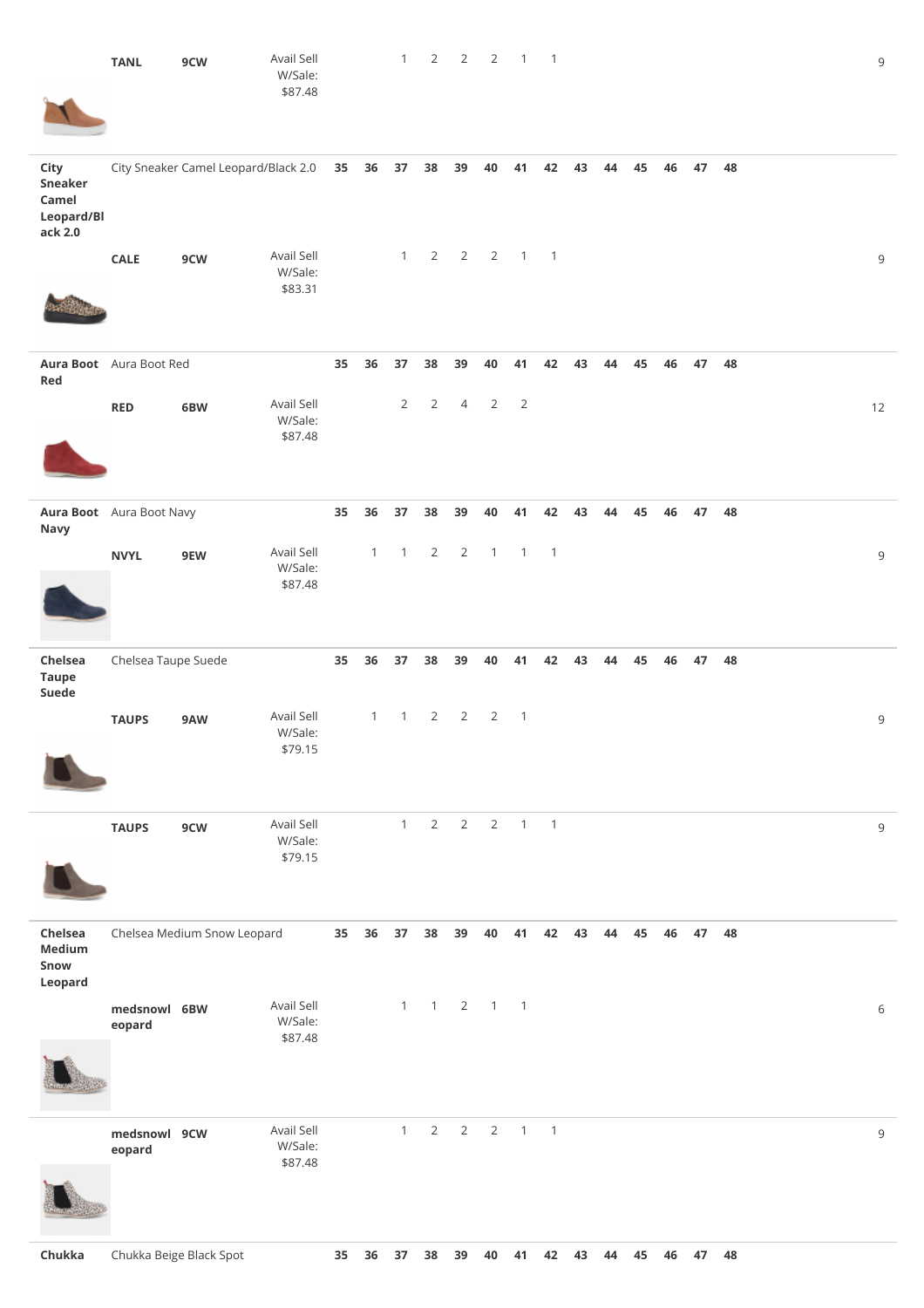**Beige Black Spot**

| ------- <b>-</b> ---                                 | <b>BBSP</b>            | 9CW                                | Avail Sell<br>W/Sale:<br>\$79.15 |    |                | $\mathbf{1}$             | $\overline{2}$ | $\overline{2}$ | $\overline{2}$                              | $1 \quad 1$    |                |       |    |       |                |       |    |  | 9              |
|------------------------------------------------------|------------------------|------------------------------------|----------------------------------|----|----------------|--------------------------|----------------|----------------|---------------------------------------------|----------------|----------------|-------|----|-------|----------------|-------|----|--|----------------|
| Chukka<br>Unlined<br><b>Black</b><br>Tumble          |                        | Chukka Unlined Black Tumble        |                                  | 35 | 36             | 37                       | 38             | 39             | 40                                          | 41             | 42             | 43    | 44 | 45    | 46             | 47    | 48 |  |                |
|                                                      | <b>BKTU</b>            | 9AW                                | Avail Sell<br>W/Sale:<br>\$74.98 |    |                |                          |                |                | $1 \quad 1 \quad 2 \quad 2 \quad 2 \quad 1$ |                |                |       |    |       |                |       |    |  | $\,9$          |
|                                                      | <b>BKTU</b>            | 9CW                                | Avail Sell<br>W/Sale:<br>\$74.98 |    |                | $\overline{2}$           | $\overline{4}$ | $\overline{4}$ | $\overline{4}$                              | $\overline{2}$ | $\overline{2}$ |       |    |       |                |       |    |  | 18             |
| Chukka<br>Unlined<br>Concrete<br>Tumble              |                        | Chukka Unlined Concrete Tumble     |                                  | 35 | 36             | 37                       | 38             | 39             | 40                                          | 41             | 42             | 43    | 44 | 45    | 46             | 47    | 48 |  |                |
|                                                      | CON                    | 6BW                                | Avail Sell<br>W/Sale:<br>\$74.98 |    |                | $2^{\circ}$              | $2^{\circ}$    |                | $4 \qquad 2 \qquad 2$                       |                |                |       |    |       |                |       |    |  | 12             |
|                                                      | CON                    | 9AW                                | Avail Sell<br>W/Sale:<br>\$74.98 |    | $\overline{2}$ | $\overline{2}$           | $\overline{4}$ | $\overline{4}$ | $\overline{4}$                              | $\overline{2}$ |                |       |    |       |                |       |    |  | 18             |
| Chelsea<br>Cognac<br>Burnish /<br>Honeydre<br>w sole | sole                   | Chelsea Cognac Burnish / Honeydrew |                                  |    | 35 36          | 37                       | 38             | 39             | 40                                          | 41             |                |       |    |       | 42 43 44 45 46 | 47 48 |    |  |                |
|                                                      | COGB                   | <b>LP</b>                          | Avail Sell<br>W/Sale:<br>\$79.15 |    | $\mathbf{1}$   | $\overline{\phantom{0}}$ |                |                |                                             |                |                |       |    |       |                |       |    |  | $\overline{2}$ |
| Derby<br><b>Medium</b><br>Snow<br>Leopard            |                        | Derby Medium Snow Leopard          |                                  | 35 | 36             | 37                       | 38             | 39             | 40                                          | 41             | 42             | 43    | 44 | 45    | 46             | 47 48 |    |  |                |
|                                                      | medsnowl 9AW<br>eopard |                                    | Avail Sell<br>W/Sale:<br>\$74.98 |    | $\mathbf{1}$   | $\mathbf{1}$             |                |                | $2 \qquad 2 \qquad 2$                       | $\overline{1}$ |                |       |    |       |                |       |    |  | $\mathsf 9$    |
| Derby<br>Punch<br>Overlay<br>Snow                    | Pink/Pink2.0           | Derby Punch Overlay Snow           |                                  | 35 | 36             | 37                       |                | 38 39 40       |                                             | 41             |                | 42 43 |    | 44 45 | 46             | 47 48 |    |  |                |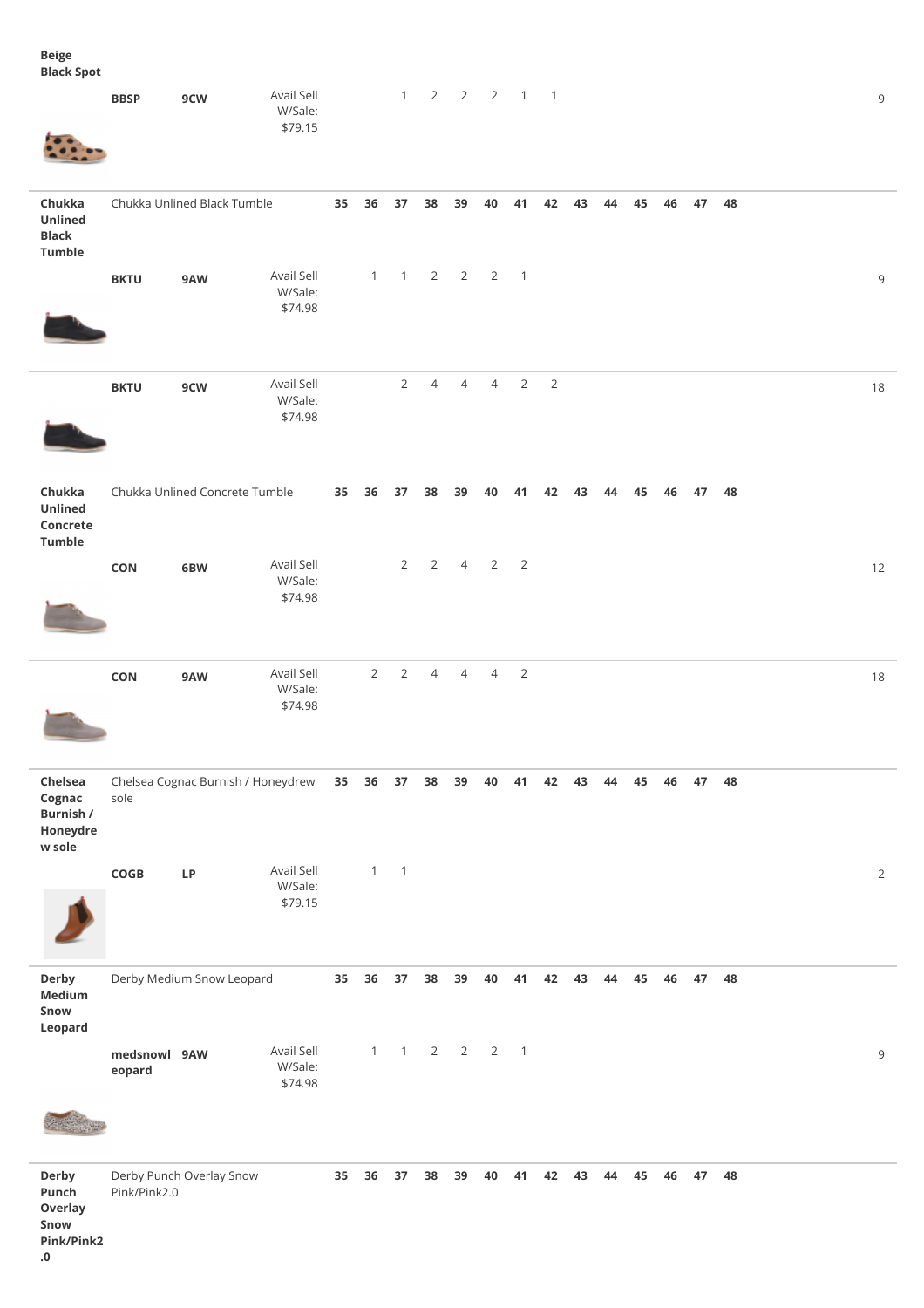|                                                                | <b>SPIN</b>            | 9CW                               | Avail Sell<br>W/Sale:<br>\$74.98 |    |              | $\mathbf{1}$                              | $\overline{2}$ | $\overline{2}$ | $\overline{2}$ | $\overline{1}$             | $\overline{\phantom{0}}$ |    |    |    |    |    |    |  | $\mathsf 9$ |
|----------------------------------------------------------------|------------------------|-----------------------------------|----------------------------------|----|--------------|-------------------------------------------|----------------|----------------|----------------|----------------------------|--------------------------|----|----|----|----|----|----|--|-------------|
| Side Zip<br><b>Boot</b><br>Medium<br>Snow<br>Leopard/Bl<br>ack | Leopard/Black          | Side Zip Boot Medium Snow         |                                  | 35 | 36           | 37                                        | 38             | 39             | 40             | 41                         | 42                       | 43 | 44 | 45 | 46 | 47 | 48 |  |             |
|                                                                | medsnowl 6BW<br>eopard |                                   | Avail Sell<br>W/Sale:<br>\$87.48 |    |              | $\mathbf{1}$                              | $\overline{1}$ | $\overline{2}$ | $\mathbf{1}$   | $\overline{1}$             |                          |    |    |    |    |    |    |  | 6           |
| Side Zip<br>Cognac<br><b>Burnish</b>                           |                        | Side Zip Cognac Burnish           |                                  | 35 | 36           | 37                                        | 38             | 39             | 40             | 41                         | 42                       | 43 | 44 | 45 | 46 | 47 | 48 |  |             |
|                                                                | COGB                   | 6BW                               | Avail Sell<br>W/Sale:<br>\$83.31 |    |              | 1                                         | $\mathbf{1}$   | $\overline{2}$ | $\overline{1}$ | $\overline{1}$             |                          |    |    |    |    |    |    |  | $6\,$       |
| <b>Fields</b><br>Chelsea<br><b>Black/Gold</b><br>Leopard       |                        | Fields Chelsea Black/Gold Leopard |                                  | 35 | 36           | 37                                        | 38             | 39             | 40             | 41                         | 42                       | 43 | 44 | 45 | 46 | 47 | 48 |  |             |
|                                                                | <b>BLGM</b>            | <b>12AW</b>                       | Avail Sell<br>W/Sale:<br>\$83.31 |    | $\mathbf{1}$ | $\overline{2}$                            | $\mathsf{3}$   | 3              | $\overline{2}$ | $\overline{\phantom{0}}$   |                          |    |    |    |    |    |    |  | 12          |
|                                                                | <b>BLGM</b>            | 12 <sub>CW</sub>                  | Avail Sell<br>W/Sale:<br>\$83.31 |    |              | $1 \quad$                                 | $2 \quad$      | 3              | $3^{\circ}$    |                            | $2 \quad 1$              |    |    |    |    |    |    |  | 12          |
|                                                                | <b>BLGM</b>            | 6BW                               | Avail Sell<br>W/Sale:<br>\$83.31 |    |              | 5                                         |                | 5 10           | 5 <sub>5</sub> | $\overline{5}$             |                          |    |    |    |    |    |    |  | 30          |
| <b>Fields</b><br>Chelsea<br>Cognac                             | Fields Chelsea Cognac  |                                   |                                  | 35 | 36           | 37                                        | 38             | 39             | 40             | 41                         | 42                       | 43 | 44 | 45 | 46 | 47 | 48 |  |             |
|                                                                | ${\sf COGL}$           | 6BW                               | Avail Sell<br>W/Sale:<br>\$83.31 |    |              |                                           | $1 \quad 1$    | $\overline{2}$ | $\overline{1}$ | $\overline{\phantom{0}}$ 1 |                          |    |    |    |    |    |    |  | $\,$ 6 $\,$ |
|                                                                | COGL                   | 9AW                               | Avail Sell<br>W/Sale:<br>\$83.31 |    | $\mathbf{1}$ | $\mathbf{1}$                              | $\overline{2}$ | $\overline{2}$ | $\overline{2}$ | $\overline{1}$             |                          |    |    |    |    |    |    |  | $\mathsf 9$ |
| <b>Fields</b>                                                  |                        | Fields Chelsea Dark Brown         |                                  |    |              | 35 36 37 38 39 40 41 42 43 44 45 46 47 48 |                |                |                |                            |                          |    |    |    |    |    |    |  |             |

**Chelsea**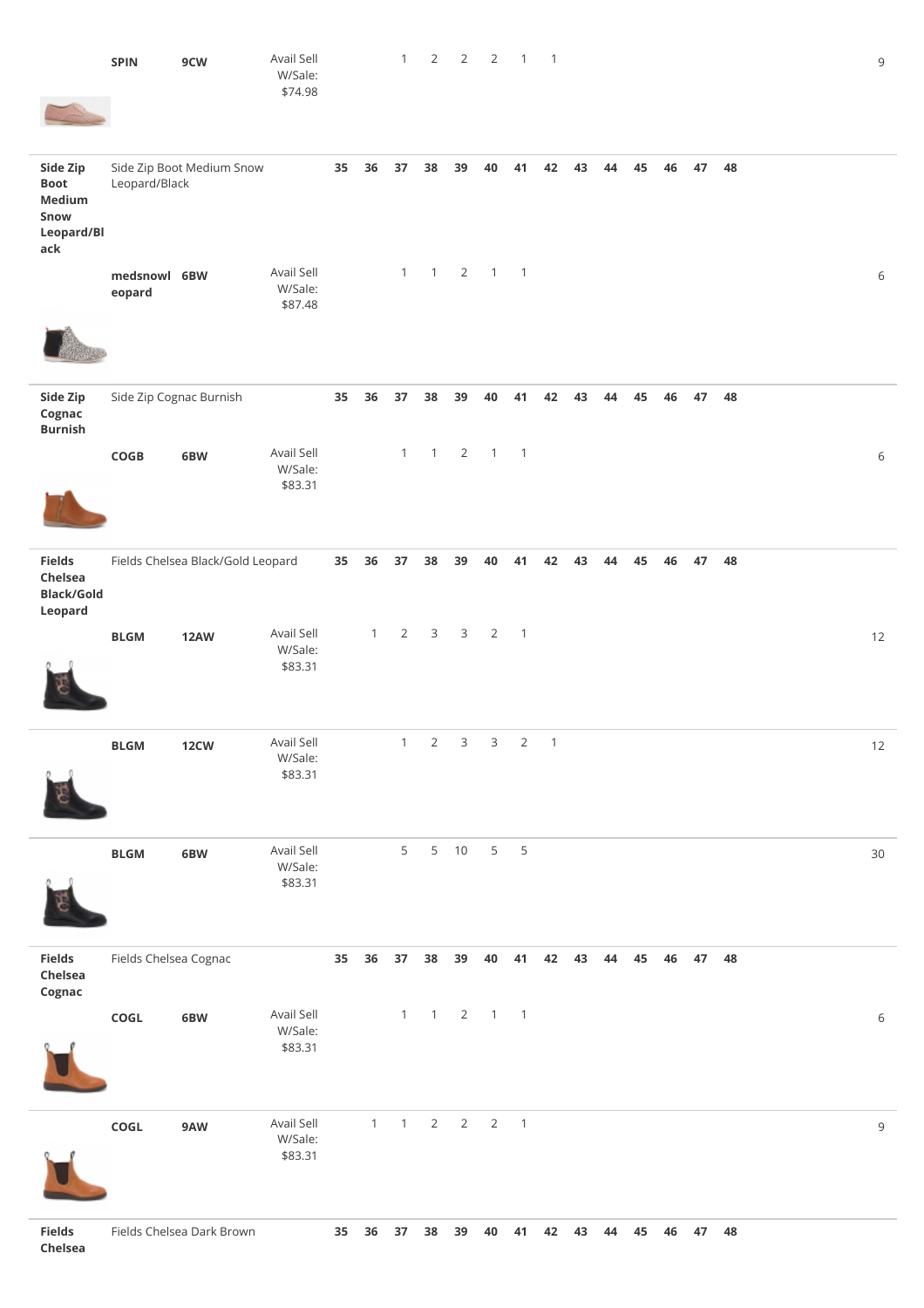## **Dark Brown**

|                                                 | <b>DABR</b>         | <b>12AW</b>              | Avail Sell<br>W/Sale:<br>\$83.31 |                 | $\mathbf{1}$ | $\overline{2}$ | $\overline{3}$ | $\mathsf 3$    | $\overline{2}$        | $\overline{\phantom{0}}$ |                |    |       |    |    |       |    |  | 12          |
|-------------------------------------------------|---------------------|--------------------------|----------------------------------|-----------------|--------------|----------------|----------------|----------------|-----------------------|--------------------------|----------------|----|-------|----|----|-------|----|--|-------------|
|                                                 | <b>DABR</b>         | 12 <sub>CW</sub>         | Avail Sell<br>W/Sale:<br>\$83.31 |                 |              | $\mathbf{1}$   | $\overline{2}$ | $\mathbf{3}$   | $\mathsf{3}$          | $\overline{2}$           | $\mathbf{1}$   |    |       |    |    |       |    |  | 12          |
|                                                 | <b>DABR</b>         | 6BW                      | Avail Sell<br>W/Sale:<br>\$83.31 |                 |              | $\mathbf{1}$   | $\overline{1}$ | $\overline{2}$ | $1 \quad 1$           |                          |                |    |       |    |    |       |    |  | $\,$ 6 $\,$ |
|                                                 | <b>DABR</b>         | 9CW                      | Avail Sell<br>W/Sale:<br>\$83.31 |                 |              | $\mathbf{1}$   | $\overline{2}$ | $\sqrt{2}$     | $\overline{2}$        | $\overline{1}$           | $\overline{1}$ |    |       |    |    |       |    |  | 9           |
| <b>Fields</b><br>Derby<br><b>Black</b>          | Fields Derby Black  |                          |                                  | 35 <sub>5</sub> | 36           | 37             | 38             | 39             | 40                    | 41                       | 42             | 43 | 44    | 45 | 46 | 47    | 48 |  |             |
|                                                 | $_{\rm B LCK}$      | <b>12AW</b>              | Avail Sell<br>W/Sale:<br>\$74.98 |                 | $\mathbf{1}$ | 2              | $\mathbf{3}$   | $\mathbf{3}$   |                       | $2 \quad 1$              |                |    |       |    |    |       |    |  | 12          |
|                                                 | $_{\rm{BLCK}}$      | 6BW                      | Avail Sell<br>W/Sale:<br>\$74.98 |                 |              | $\overline{4}$ | $\overline{4}$ | $\,8\,$        | $\overline{4}$        | $\overline{4}$           |                |    |       |    |    |       |    |  | 24          |
| <b>Fields</b><br>Derby<br><b>Black</b><br>Dream |                     | Fields Derby Black Dream |                                  |                 | 35 36        | 37             | 38             | 39             | 40                    | 41                       | 42             | 43 | 44    | 45 | 46 | 47    | 48 |  |             |
|                                                 | <b>BKDR</b>         | <b>12AW</b>              | Avail Sell<br>W/Sale:<br>\$74.98 |                 | $1 -$        |                | $2 \quad 3$    |                | $3 \qquad 2 \qquad 1$ |                          |                |    |       |    |    |       |    |  | 12          |
|                                                 | <b>BKDR</b>         | 6BW                      | Avail Sell<br>W/Sale:<br>\$74.98 |                 |              | 2              | 2              | $\overline{4}$ | $2\overline{ }$       | $\overline{\mathbf{c}}$  |                |    |       |    |    |       |    |  | 12          |
| Chelsea<br><b>Silver Stud</b>                   | Chelsea Silver Stud |                          |                                  | 35              | $36\,$       | 37             |                | 38 39          | 40                    |                          | 41 42          |    | 43 44 | 45 | 46 | 47 48 |    |  |             |
|                                                 | SILV                | 6BW                      | Avail Sell<br>W/Sale:<br>\$87.48 |                 |              | $\mathbf{1}$   | $\overline{1}$ | $\overline{2}$ | $\overline{1}$        | $\overline{\phantom{0}}$ |                |    |       |    |    |       |    |  | $\,$ 6 $\,$ |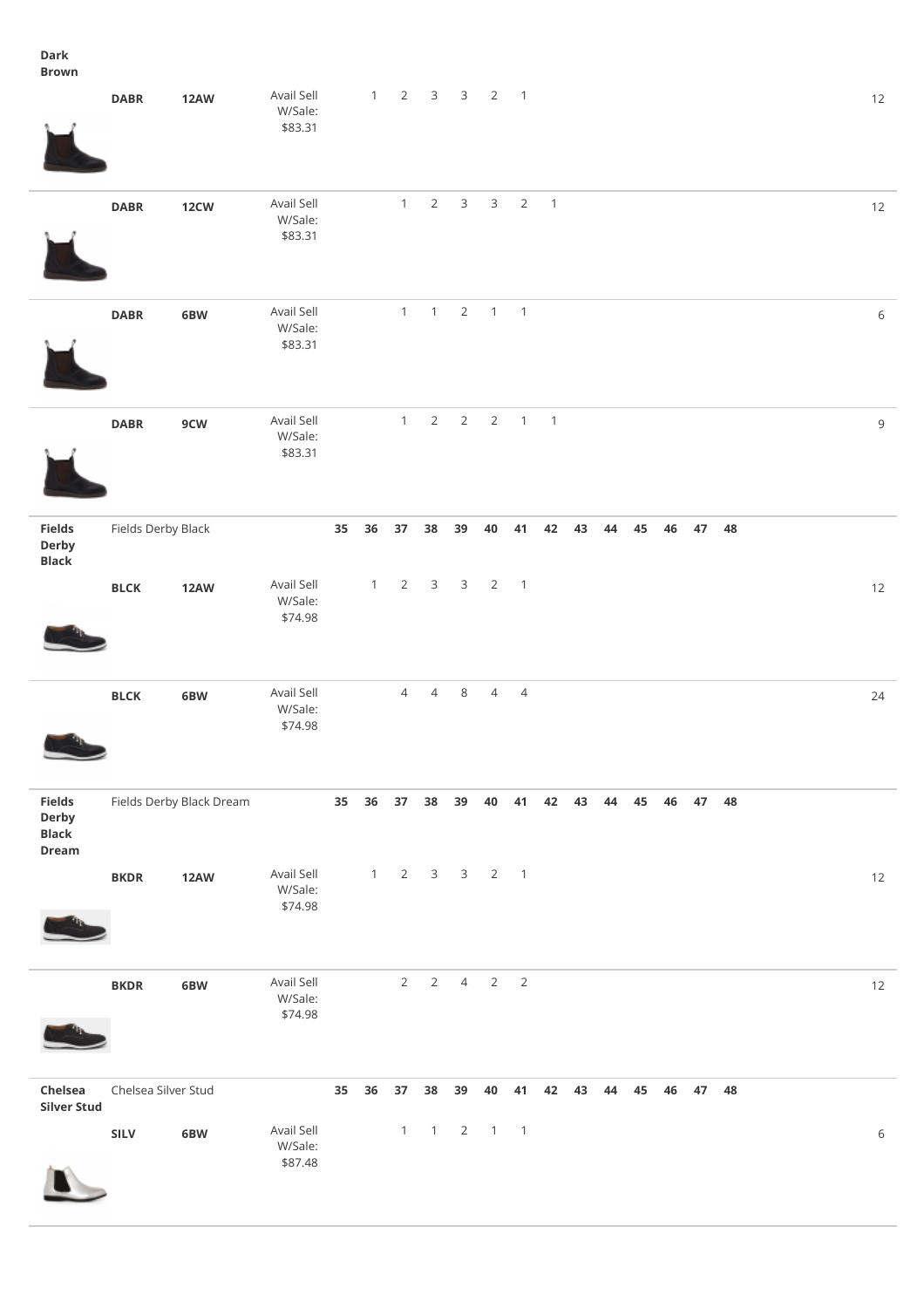|                                                    | SILV             | 9AW                         | Avail Sell<br>W/Sale:<br>\$87.48 |    | $\mathbf{1}$   | $\overline{1}$  | 2              | $\overline{2}$ | $\overline{2}$ | $\overline{1}$ |                            |       |    |    |    |                    |       |  | 9      |
|----------------------------------------------------|------------------|-----------------------------|----------------------------------|----|----------------|-----------------|----------------|----------------|----------------|----------------|----------------------------|-------|----|----|----|--------------------|-------|--|--------|
|                                                    | SILV             | 9CW                         | Avail Sell<br>W/Sale:<br>\$87.48 |    |                | $\mathbf{1}$    | $\overline{2}$ | $\overline{2}$ | $\overline{2}$ |                | $1 \quad 1$                |       |    |    |    |                    |       |  | 9      |
| Derby<br>Onyx<br>Dream                             | Derby Onyx Dream |                             |                                  | 35 | 36             | 37              | 38             | 39             | ${\bf 40}$     | 41             | 42                         | 43    | 44 | 45 | 46 |                    | 47 48 |  |        |
|                                                    | $_{\rm B LCK}$   | <b>12AW</b>                 | Avail Sell<br>W/Sale:<br>\$74.98 |    | $\mathbf{1}$   | $\overline{2}$  | $\mathbf{3}$   | $\overline{3}$ | $\overline{2}$ | $\overline{1}$ |                            |       |    |    |    |                    |       |  | $12$   |
|                                                    | $_{\rm B LCK}$   | 6BW                         | Avail Sell<br>W/Sale:<br>\$74.98 |    |                | $\mathsf{3}$    | $\mathbf{3}$   | $\,$ 6 $\,$    | $\mathsf{3}$   | $\mathsf 3$    |                            |       |    |    |    |                    |       |  | 18     |
|                                                    | BLCK             | 9AW                         | Avail Sell<br>W/Sale:<br>\$74.98 |    | $\overline{2}$ | $2\overline{ }$ | $\overline{4}$ | $\overline{4}$ | $\overline{4}$ | $\sqrt{2}$     |                            |       |    |    |    |                    |       |  | $18\,$ |
|                                                    | $_{\rm{BLCK}}$   | 9CW                         | Avail Sell<br>W/Sale:<br>\$74.98 |    |                | $\overline{2}$  | 2              | $\overline{4}$ | $\overline{4}$ | $\overline{4}$ | $\overline{\phantom{a}}$   |       |    |    |    |                    |       |  | $18\,$ |
|                                                    | BLCK             | $\ensuremath{\mathsf{LP}}$  | Avail Sell<br>W/Sale:<br>\$74.98 |    | $\mathbf{1}$   | $\overline{2}$  | 3 <sup>7</sup> | $\overline{4}$ | 3              | $\overline{2}$ |                            |       |    |    |    |                    |       |  | 15     |
| Derby<br><b>Metallic</b><br><b>Blue</b><br>Leopard |                  | Derby Metallic Blue Leopard |                                  | 35 | 36             | 37              | 38             | 39             | 40             | 41             | 42                         | 43    | 44 | 45 | 46 | 47                 | 48    |  |        |
|                                                    | <b>MEBL</b>      | 12 <sub>CW</sub>            | Avail Sell<br>W/Sale:<br>\$74.98 |    |                | $\mathbf{1}$    |                | $2 \quad 3$    | 3 <sup>7</sup> | $\overline{2}$ | $\overline{\phantom{0}}$ 1 |       |    |    |    |                    |       |  | 12     |
|                                                    | MEBL             | 6BW                         | Avail Sell<br>W/Sale:<br>\$74.98 |    |                | 3 <sup>7</sup>  |                | $3\quad 6$     | $\mathsf{3}$   | $\mathsf 3$    |                            |       |    |    |    |                    |       |  | $18\,$ |
| Derby<br>Unlined<br>Navy<br><b>Metallic</b>        |                  | Derby Unlined Navy Metallic |                                  |    | 35 36          | 37              | 38             |                | 39 40          | 41             |                            | 42 43 |    |    |    | 44  45  46  47  48 |       |  |        |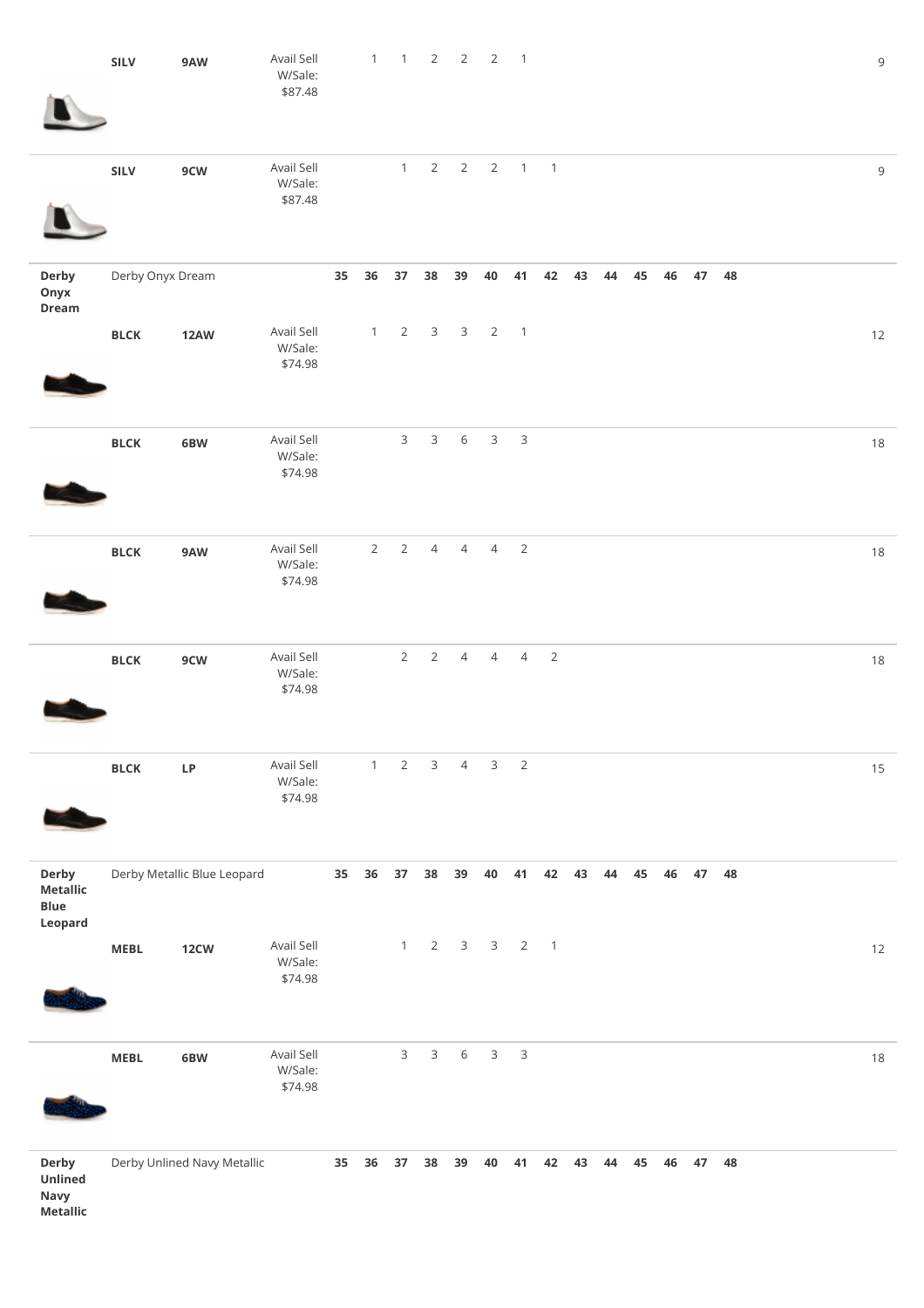|                                               | <b>NMET</b>       | 6BW                           | Avail Sell<br>W/Sale:<br>\$74.98 |    |              | $\mathbf{1}$ | $\overline{1}$          | $\overline{2}$  | $1 \quad 1$    |                            |                |    |       |    |    |       |    |  | $\sqrt{6}$  |
|-----------------------------------------------|-------------------|-------------------------------|----------------------------------|----|--------------|--------------|-------------------------|-----------------|----------------|----------------------------|----------------|----|-------|----|----|-------|----|--|-------------|
|                                               | <b>NMET</b>       | 9AW                           | Avail Sell<br>W/Sale:<br>\$74.98 |    | $\mathbf{1}$ | 1            | $\overline{2}$          | $\overline{2}$  | $\overline{2}$ | $\overline{\phantom{0}}$ 1 |                |    |       |    |    |       |    |  | $\mathsf 9$ |
|                                               | <b>NMET</b>       | 9CW                           | Avail Sell<br>W/Sale:<br>\$74.98 |    |              | $\mathbf{1}$ | $\overline{2}$          | $\overline{2}$  | $\overline{2}$ | $\overline{1}$             | $\overline{1}$ |    |       |    |    |       |    |  | $\,9$       |
| Derby<br>Unlined<br>Pewter<br><b>Metallic</b> |                   | Derby Unlined Pewter Metallic |                                  |    |              | 35 36 37     | 38                      | 39              | 40             | 41                         | 42             | 43 | 44    | 45 | 46 | 47    | 48 |  |             |
|                                               | <b>PEWL</b>       | <b>12AW</b>                   | Avail Sell<br>W/Sale:<br>\$74.98 |    | 1            |              | $2 \quad 3$             |                 | 3 <sub>2</sub> | $\overline{\phantom{0}}$ 1 |                |    |       |    |    |       |    |  | 12          |
|                                               | <b>PEWL</b>       | 12 <sub>CW</sub>              | Avail Sell<br>W/Sale:<br>\$74.98 |    |              | $\mathbf{1}$ | $\overline{2}$          | $\mathbf{3}$    | $\mathbf{3}$   | $\overline{2}$             | $\overline{1}$ |    |       |    |    |       |    |  | 12          |
|                                               | <b>PEWL</b>       | 6BW                           | Avail Sell<br>W/Sale:<br>\$74.98 |    |              | $\mathbf{1}$ | $\overline{1}$          | $\overline{2}$  | $1 \quad 1$    |                            |                |    |       |    |    |       |    |  | 6           |
|                                               | <b>PEWL</b>       | 9AW                           | Avail Sell<br>W/Sale:<br>\$74.98 |    | 1            |              | $1 \quad 2$             | $2\overline{ }$ |                | $2 \quad 1$                |                |    |       |    |    |       |    |  | $\,9$       |
|                                               | <b>PEWL</b>       | 9CW                           | Avail Sell<br>W/Sale:<br>\$74.98 |    |              |              | $2 \quad 4$             | $\overline{4}$  |                | $4\quad 2$                 | $\overline{2}$ |    |       |    |    |       |    |  | 18          |
| Sidezip<br><b>Black Geo</b>                   | Sidezip Black Geo |                               |                                  | 35 | 36           | 37           | 38                      | 39              | 40             | 41                         | 42             |    | 43 44 | 45 |    | 46 47 | 48 |  |             |
|                                               | <b>BLCK</b>       | <b>12AW</b>                   | Avail Sell<br>W/Sale:<br>\$87.48 |    | $\mathbf{1}$ | 2            | $\overline{\mathbf{3}}$ | $\mathsf{3}$    | $\overline{2}$ | $\overline{\phantom{0}}$   |                |    |       |    |    |       |    |  | 12          |
|                                               | <b>BLCK</b>       | <b>12CW</b>                   | Avail Sell<br>W/Sale:<br>\$87.48 |    |              | $\mathbf{1}$ | $\overline{2}$          | $\mathbf{3}$    | $\mathsf{3}$   | $\overline{2}$             | $\overline{1}$ |    |       |    |    |       |    |  | $12$        |